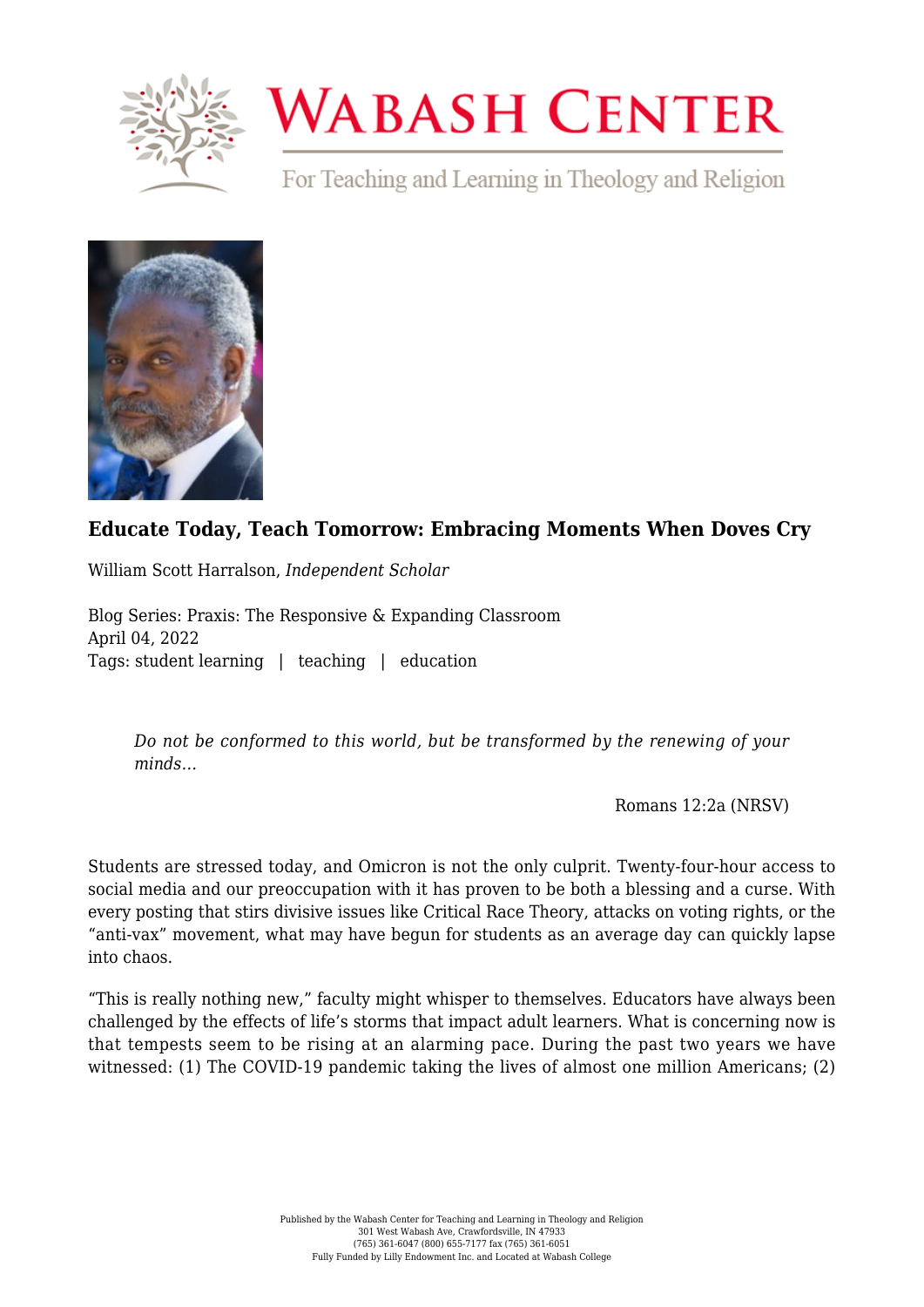The cruel public murder of George Floyd by a law enforcement officer; (3) The violent insurrection at the US Capitol on January 6, 2021; and (4) The brazen slaughter of 25-year-old Ahmaud Arbery and subsequent criminal conviction of his unrepentant assailants. You undoubtedly have your own list that may include one or more of these tumultuous events.

Consider George Floyd's death. Students throughout the world were outraged by the inhumane treatment inflicted upon Floyd. Organic protests spread from Berkeley to Budapest. On the other hand, a vocal segment of Americans believed that Floyd caused his own demise because he unlawfully purchased cigarettes with a counterfeit 20 dollar bill. In a June 8, 2020, article in *Inside Higher Ed*, Lindsay McKenzie [noted](https://www.insidehighered.com/news/2020/06/08/searching-meaningful-response-college-leaders-killing-george-floyd) that many university presidents called for social change following Floyd's killing but very few offered concrete ideas for implementation. That fact was not lost on discerning college students.

So, what did you share with students and what did they share with you in the wake of these critical events? Perhaps the prospect of discussing the "COVID/Floyd/Insurrection/Arbery" incidents with students raised problematic classroom management issues for you. Did any of these events create anxiety for you personally? Were you transparent with students? Was it your first impulse to offer solutions or solace? Did you squarely address the tough questions raised or did you conspicuously sidestep the deeper issues?

I regret that I was not actively teaching courses during this period. However, I personally experienced moments of reckoning in the classroom following the murder of Trayvon Martin and the mass shooting deaths of 20 precious children at Sandy Hook Elementary School. I also witnessed the rise of disparaging racist speech leveled against Barack Obama and his wife Michelle following Mr. Obama's first election as US President; I recall adult students arriving in class expressing despair or anger while others sat in relative silence.

Those incidents led me to reexamine my responsibility as an educator in the aftermath of a social crisis. A number of my colleagues found themselves distressed by the feverish hostility expressed by competing political factions. Some faculty were reluctant to share with students because the subjects of controversy were outside the scope of their field of scholarship. Others found it safer to tread lightly on the periphery and not address contentious student concerns. But this message is not intended as a critique; now is a time for grace.

In an era when student feelings of isolation often predominate, adult learners need a sense of community with their peers *and* with educators. We are listening to students, but do we hear them? If we can encourage students to boldly go into the world and speak truth to power, then we must also be willing to bear witness to each student's truth—even when it is raw or unscripted.

Effective teaching is essential, but it is not without limitations. When instructors teach, we facilitate student acquisition of information and the development of discrete skills. But when we endeavor to *educate,* we answer a higher calling; a calling rooted in a belief that each learner has the potential to experience growth and gain insight in ways that can ultimately transform the whole person. When we educate, we are not tentative—we are intentional.